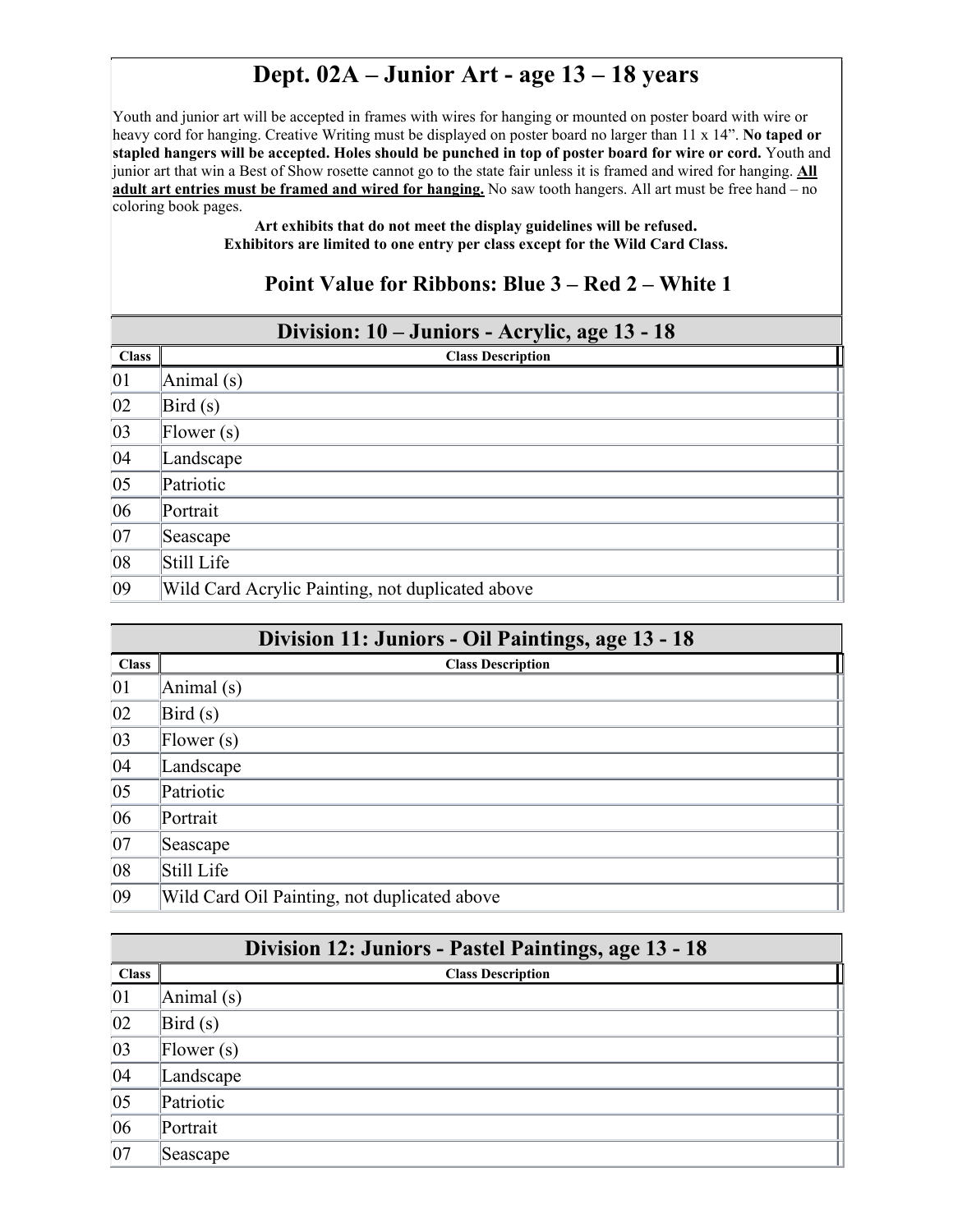## **Division 12: Juniors - Pastel Paintings, age 13 - 18**

**Class Class Description**

08 Still Life

09 Wild Card Pastel Painting, not duplicated above

|              | Division 13: Juniors - Watercolor Paintings, age 13 - 18 |  |
|--------------|----------------------------------------------------------|--|
| <b>Class</b> | <b>Class Description</b>                                 |  |
| 01           | Animal (s)                                               |  |
| 02           | Bird(s)                                                  |  |
| 03           | [Flower(s)]                                              |  |
| 04           | Landscape                                                |  |
| $ 05\rangle$ | Patriotic                                                |  |
| 06           | Portrait                                                 |  |
| $ 07\rangle$ | Seascape                                                 |  |
| $ 08\rangle$ | Still Life                                               |  |
| $ 09\rangle$ | Wild Card Watercolor Painting, not duplicated above      |  |

|              | Division 14: Juniors - Charcoal and Pen and Ink Drawings, age 13 - 18 |  |
|--------------|-----------------------------------------------------------------------|--|
| <b>Class</b> | <b>Class Description</b>                                              |  |
| 01           | Animal (s)                                                            |  |
| 02           | Bird(s)                                                               |  |
| $ 03\rangle$ | [Flower(s)]                                                           |  |
| 04           | Landscape                                                             |  |
| 05           | Portrait                                                              |  |
| $ 05\rangle$ | Patriotic                                                             |  |
| 06           | Portrait                                                              |  |
| $ 07\rangle$ | Seascape                                                              |  |
| $ 08\rangle$ | Still Life                                                            |  |
| $ 09\rangle$ | Wild Card Drawing, not duplicated above                               |  |

|    | Division 15: Juniors - Mixed Media, age 13 - 18 |
|----|-------------------------------------------------|
| 01 | Animal (s)                                      |
| 02 | Bird(s)                                         |
| 03 | Flower $(s)$                                    |
| 04 | Landscape                                       |
| 05 | Portrait                                        |
| 05 | Patriotic                                       |
| 06 | Portrait                                        |
| 07 | Seascape                                        |
| 08 | Still Life                                      |
| 09 | Wild Card Mixed Media Art, not duplicated above |

# **Division 16 Juniors - Miscellaneous Art, age 13 - 18**